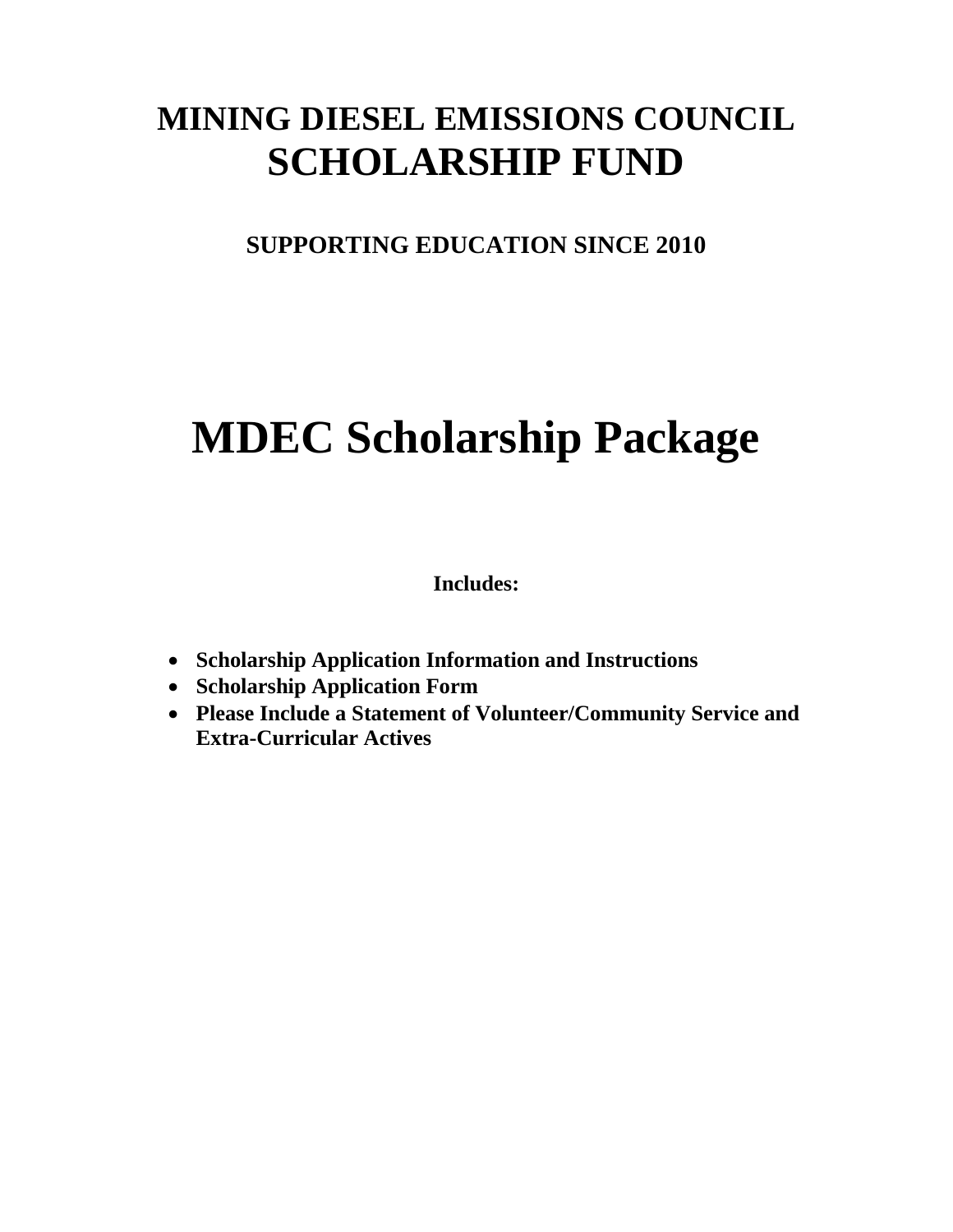## **What is the MDEC Scholarship Fund?**

The MDEC Scholarship Fund is devoted to the furtherance of education for postsecondary students. Established in 2010, the Scholarship Fund was founded with the goal of providing assistance to students, who have demonstrated their commitment to academic success, community service, and who have or plan to have an affiliation with the mining industry.

Today, MDEC, through its newly launched Scholarship Program, begins a tradition of assisting students who might one day work in Canada's mining industry.

#### **MDEC Scholarship Fund**

The financial award (paid directly to the winning applicant's school) is available to fulltime students enrolled in recognized programs at approved post-secondary undergraduate, graduate, post-graduate and certificate program institutions. The payment towards tuition is made directly by MDEC Scholarship Fund to a Canadian university or college of the recipient's choice, and applied against the student's account. Should the student not complete the program of study, the portion of the unused tuition attributable to the MDEC Scholarship Fund, if any, would be refundable to MDEC.

#### **Student Eligibility Criteria for applying for a Scholarship**

- In order to be eligible for consideration for a scholarship, an applicant must provide proof that he/she has been accepted as a full-time student in a recognized program in an approved Canadian university or college.
- Academic success will be the primary criteria for consideration for a general scholarship.
- Applications will be approved by our Board of Directors and the Education Scholarship Sub-Committee. The results will be posted on our website  $(http://www.mdec.ca/scholarship/)$  by August 31<sup>st</sup>. Only the winning applicant will be contacted.

#### **How to Apply**

- Complete the application form provided. Make sure that all required information is provided. Should your contact information change between submitting your application and the announcement date for the scholarship, please advise MDEC by e-mail. Applicants completing high school must have the application signed by their Principal or Vice-Principal. Applicants in post-secondary institutions should have the application endorsed by the department head.
- Applications may be scanned and emailed to *[jstachulak@mirarco.org](mailto:jstachulak@mirarco.org)* in order to meet deadlines.
- Arrange for a transcript of marks for the current academic year to be forwarded directly to MDEC at [kyle.t.watson@ontario.ca](mailto:kyle.t.watson@ontario.ca). Applications should be received no later than July 31<sup>st</sup>.
- Only applications with official transcripts or a scanned copy will be considered.